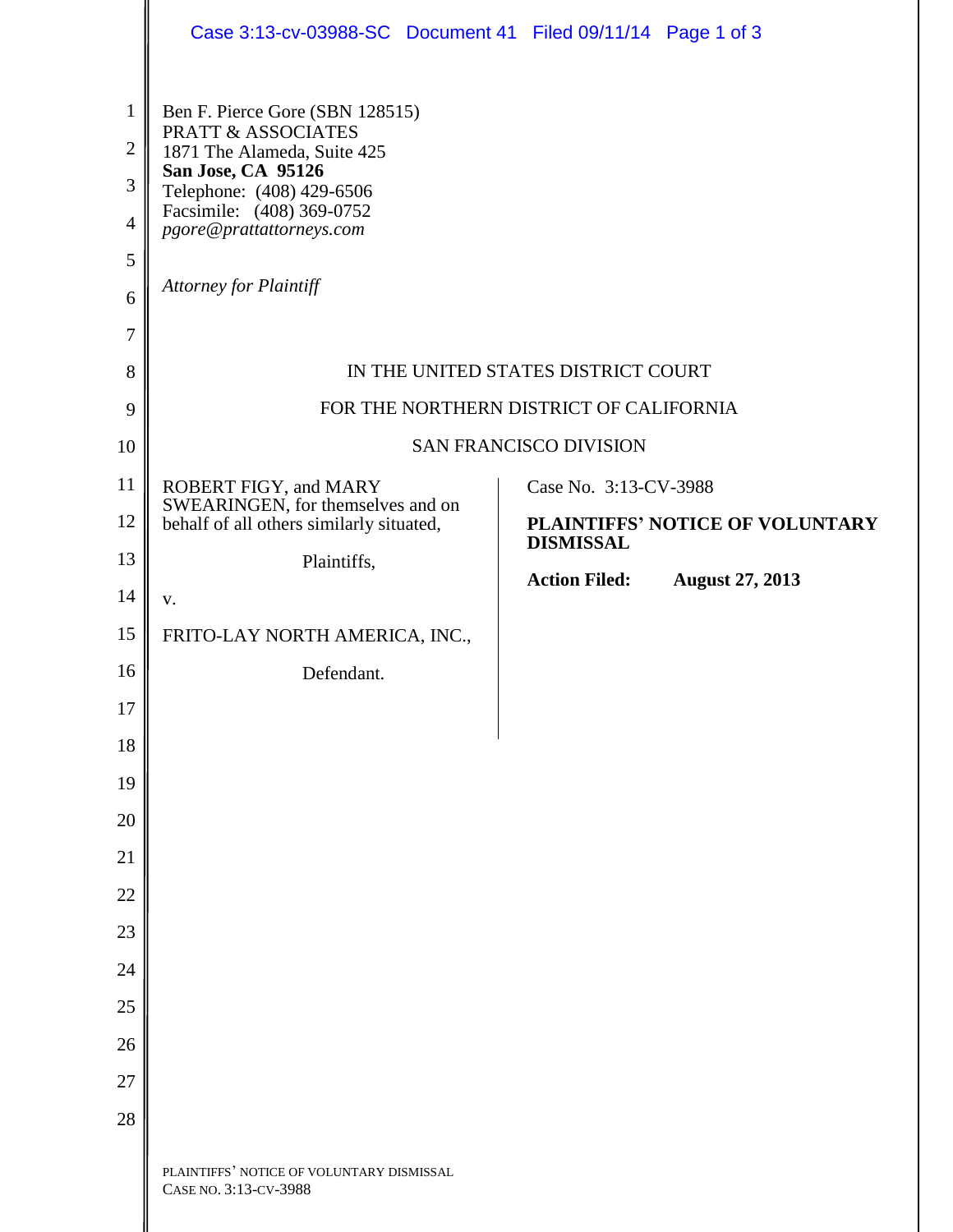## Case 3:13-cv-03988-SC Document 41 Filed 09/11/14 Page 2 of 3

| $\mathbf{1}$   | Plaintiffs Robert Figy and Mary Swearingen (hereinafter "Plaintiffs") hereby file this their      |
|----------------|---------------------------------------------------------------------------------------------------|
| $\overline{2}$ | notice of dismissal pursuant to Federal Rule of Civil Procedure 41 $(a)(1)(A)(i)$ . Defendant has |
| 3              | filed neither an answer nor a motion for summary judgment in this cause. Plaintiffs respectfully  |
| $\overline{4}$ | ask that the clerk take all actions necessary to dismiss this matter from the docket.             |
| 5              | Dated: September 11, 2014                                                                         |
| 6              | PLAINTIFFS FIGY AND SWEARINGEN                                                                    |
| 7              | <b>S/Gary Yarborough</b><br>Gary M. Yarborough, Jr. (Pro Hac Vice)                                |
| 8<br>9         | Yarborough Law Firm<br>845-B Highway 90                                                           |
| 10             | Bay Saint Louis, MS 39520<br>Telephone: (228) 467-5771                                            |
| 11             | Fax: (228) 467-5774<br>Email: ylf.garyyarborough@att.net                                          |
| 12             | Dewitt M. Lovelace                                                                                |
| 13             | LOVELACE LAW FIRM, P.A.<br>12870 U.S. Hwy 98 West, Suite 200                                      |
| 14             | Miramar Beach, FL32550<br>Telephone: (850) 837-6020<br>Fax: (850) 837-4093                        |
| 15             | dml@lovelacelaw.com                                                                               |
| 16             | Ben F. Pierce Gore (SBN 128515)<br><b>PRATT &amp; ASSOCIATES</b>                                  |
| 17             | 1871 The Alameda, Suite 425<br>San Jose, CA 95126                                                 |
| 18             | Telephone: (408) 429-6506<br>Facsimile: (408) 369-0752                                            |
| 19             | pgore@prattattorneys.com                                                                          |
| 20             |                                                                                                   |
| 21             |                                                                                                   |
| 22<br>23       |                                                                                                   |
| 24             |                                                                                                   |
| 25             |                                                                                                   |
| 26             |                                                                                                   |
| 27             |                                                                                                   |
| 28             |                                                                                                   |
|                |                                                                                                   |